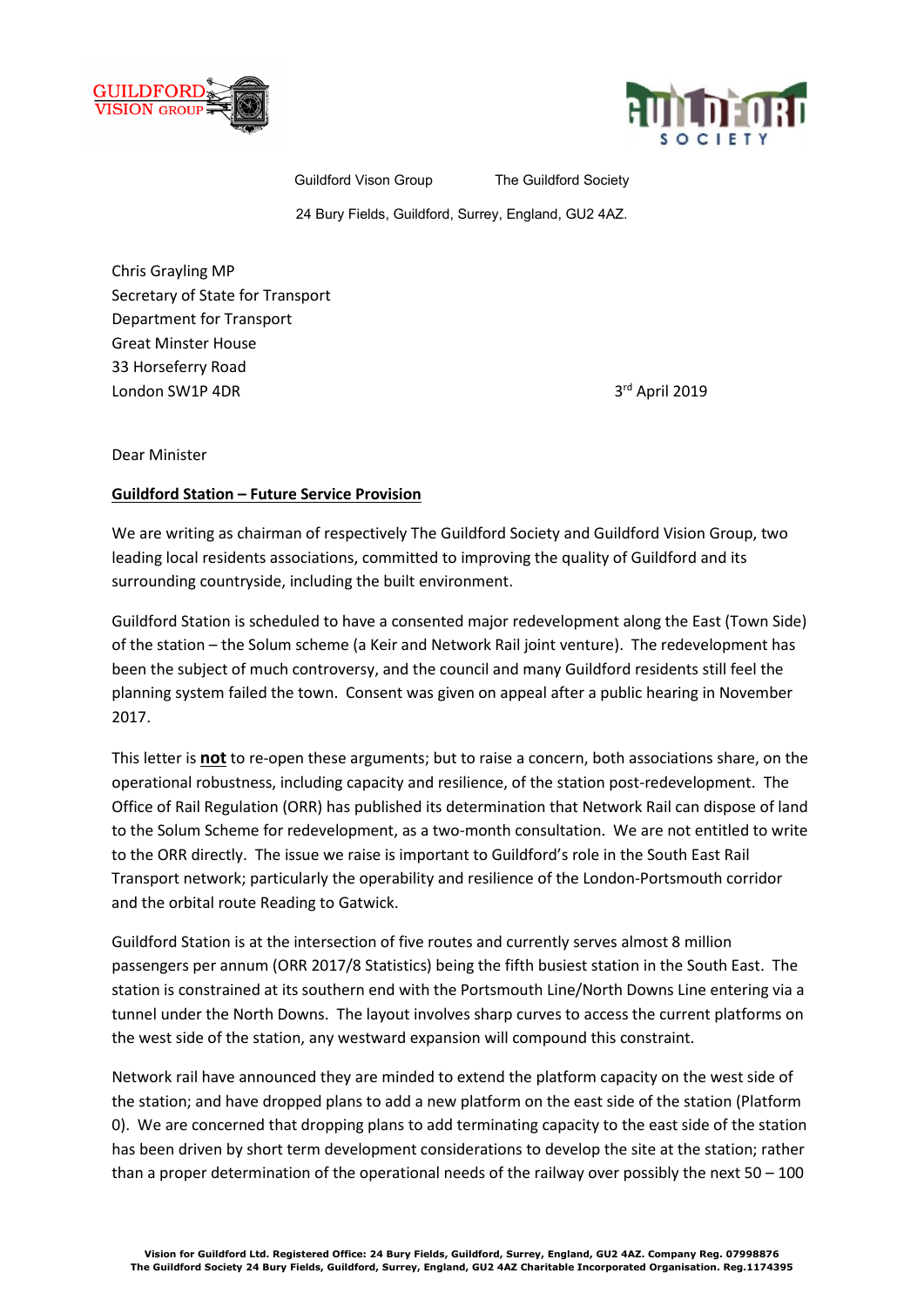



years. In particular, the resilience of the network when through incidents or planned maintenance the Woking line is blocked.

We assume the Solum Development will have a design life of circa 100 years, and its 438 apartments will be sold on long leases.

After a Freedom of Information request, we have seen documents that outline Network Rail's thinking on the future of Guildford Station covering 2014 to 2018 (Appendix A lists these documents). These are deeply worrying, and we are concerned that station operational area will be unnecessarily constrained to handle future growth and provide a resilient facility. This can be relatively easily resolved BEFORE BUILDING STARTS by a setback of one element of the Solum scheme by 2 Meters but will be impossible subsequently.

Our concerns include:

A) Demand Projections – Guildford New Line.

The Guildford New Line provides slow services via Effingham Junction to London. The original demand projection referenced (The Wessex Route Study - published in August 2015) provides for:

- 2No. additional tph from Guildford to Waterloo via Cobham, making 4No. tph in total in each direction.
- 2No. additional tph from Guildford to Waterloo via Epsom, making 4No. tph in total in each direction.

This entails 8 trains per hour each way on the New Line. This seems a prudent projection of longterm requirements considering, potential modal shift, rails role in tackling global warming etc. This demand prompted the desire to add a second terminating platform on the eastern side of the station.

Mysteriously this demand projection has been replaced in the most recent timetable modelling (May 2018) to the assumption that:

*'Main Suburban services, those terminating or originating at Guildford that utilise the Guildford New Line via Cobham or the line via Leatherhead, were assumed to be as per the SWR franchise bid timetable.'* 

The Franchise commitment is for a short period running up to 2024/5 and is equivalent to today's level of service. Other services included the timetable modelling e.g. Heathrow Services, take a far longer-term view of likely demand.

### B) Local Stations

There are firm plans for a new station at Guildford West and planning underway for a station at Guildford East. To make best use of these valuable additions to the rail infrastructure services on the two lines affected demand for usage is likely to be materially increased. Other local stations will have increased traffic due to proposed local housing notably Ash and potentially Effingham.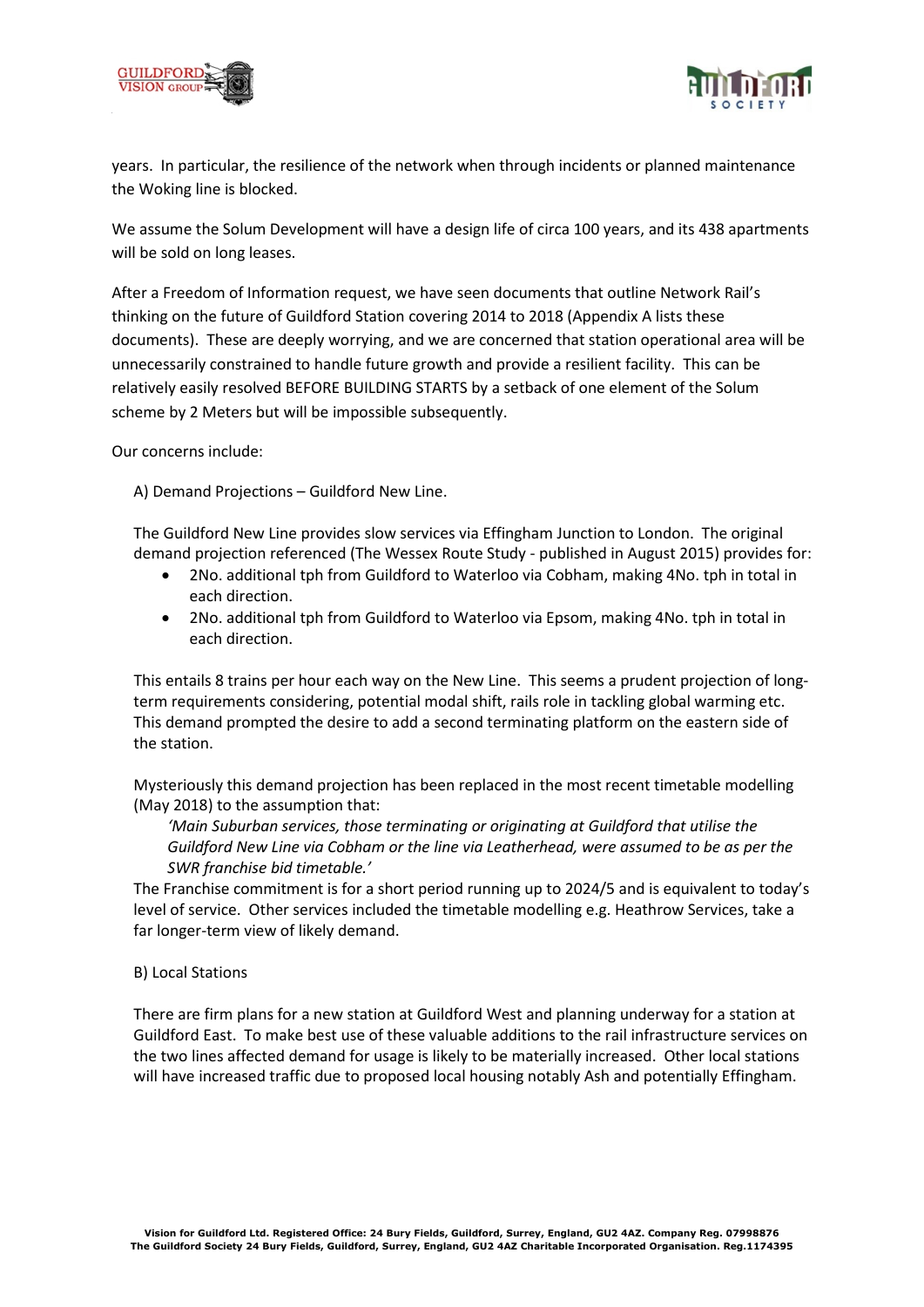



C) General Service Increases

Thirdly, there are long-term plans for general service increases on the London - Portsmouth Line, Reading - North Downs Line. These are reflected in projections. It should be noted that the North Downs Line is a natural adjunct to the 'East West Rail' that is linking the arc of Cambridge to Oxford where services could be linked around via Reading, Guildford, Redhill to Gatwick and/or Sevenoaks. There is probably growth in services on this route not reflected in the traffic assumptions over the long term.

Network Rail are now dropping plans for Platform 0 and concentrating extra platforms at the west side of the station. Although using the west side is possible; it does impose several unnecessary constraints including:

- The ability to increase service frequency on the Guildford Slow Line (New Line) appears to be severely constrained without a new platform on the east side of the station. Currently the Guildford slow line (newline) is only accessible from platform 1 (terminus) and through platforms 2 and 3. Network rail have modelled several options (appendix B) to remodel the station to provide room for a terminating platform for the New Line all appear significantly more expensive than just adding a platform on the east side.
- Fully utilising eastern through platforms at Guildford makes access to the tunnel straighter thus speeding approach and leaving speeds. Currently, the eastern through platform are often blocked by terminating services – again a new eastern platform would obviate this issue. These through platforms would also provide resilience to the network as waterloo-bound trains could be diverted up the newline, but only if there are no terminating trains blocking platforms 2 and/or 3.
- Heathrow Terminating Services should ideally terminate between the Portsmouth main lines thus avoiding conflicting movements. Positioning these platforms between the Southward and Northward lines would involve pushing Northward Services to the west platforms thus involving curvature, and slow approach speeds, coming from the south. Note: Digital Signalling will allow significant increases in platform approach speeds thus releasing capacity.

The end result of building the Solum scheme as planned, could be a station that is not easily operated despite capacity being increased and is unnecessarily lacking in resilience.

Before the Solum Scheme 'breaks ground' it would be good to understand if Network Rail have objectively considered likely service needs, including resilience, for the next 50-100 years. Rail is a crucial element in promoting modal shift and disposal of unique operational railway land needs to very carefully considered against future operational needs.

There is a simple solution to our concerns, one that has been considered by Network Rail in 2014! (Appendices B Option 1, Appendix C plan) The Solum development Multi-Storey Car Park, can be moved to the east by a few metres to leave the necessary space for an extra terminating platform. Network Rail have proposed this and estimate the move is in the order of 2 metres. Appendix C has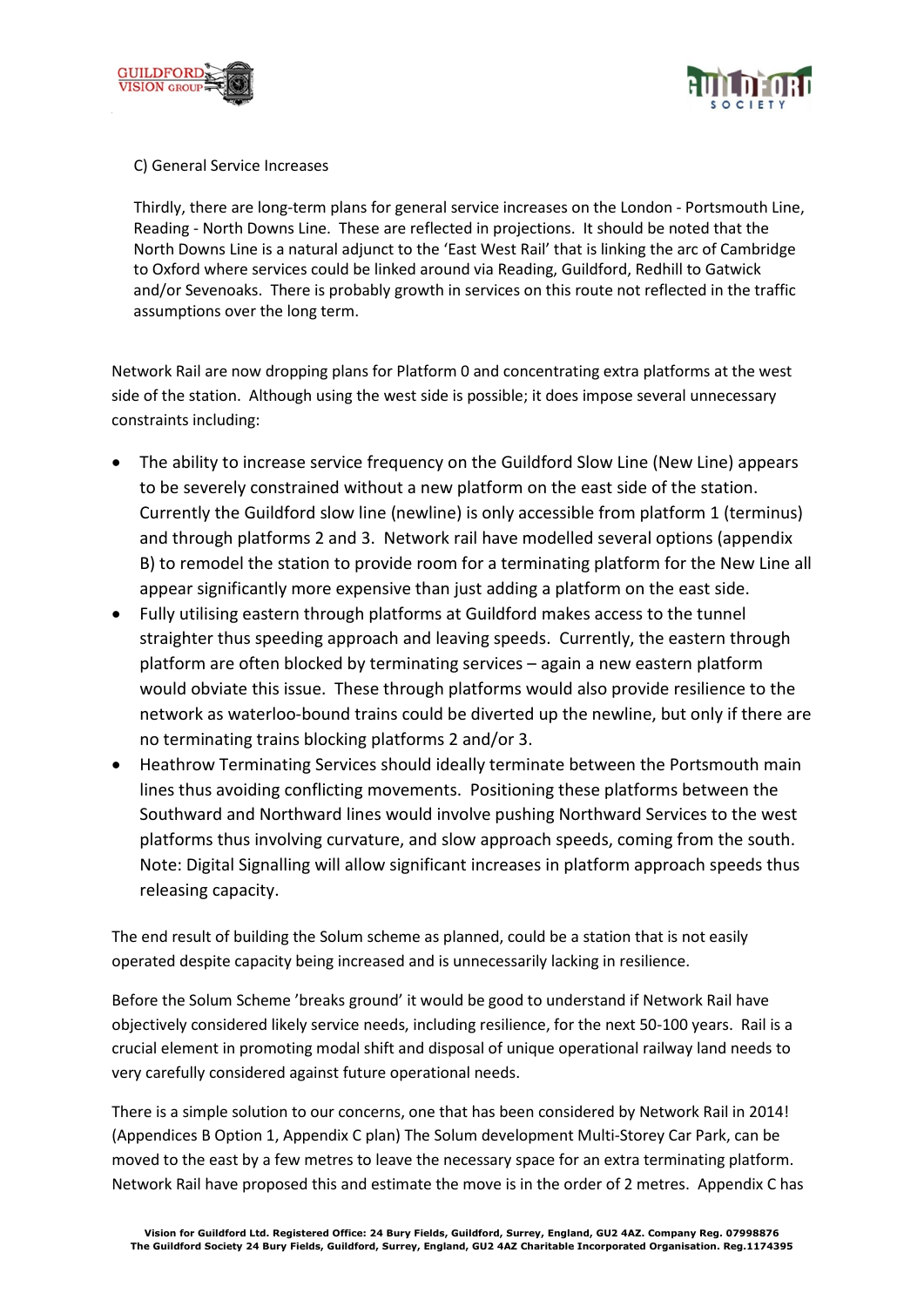



the drawing that Network Rail developed. This minor change would not stop development, but also doesn't block possible station requirements over the decades to come. To unnecessarily lose the option for minor expansion on the eastern side of the station, to service operational demands and enhance resilience; which will have to be lived with for maybe a century, seems mistaken. We believe this minor change to the development can be accommodated with minimal delay.

Network Rails first duty is to manage a robust and efficient rail system, it is not a property company. It would be good if Network Rail could share its planning assumptions for Guildford Station and explain why it is allowing the east side of the station to be constrained by the Solum development.

At the November 2017 planning appeal both Guildford Vision Group and The Guildford Society questioned the positioning of the Solum Development, as the groups were unclear how a Platform 0 which was still planned could be fitted in alongside the Solum Development. Network Rail by letter re-assured the enquiry that Platform 0 could still be built Appendix D. This statement, in the light of the FoI documents, is highly questionable as it was not made clear that Network Rail had considered and rejected a variety of schemes to get around the issue ranging from elevated platforms to terminating services at another station to a flyover; all far less credible solutions. Despite owning 50% of Solum Network Rail appear powerless to insist on the retention and preservation of critical land to allow for a proper long-term layout of Guildford Station.

We hope that with your ministerial powers, you can call in this ORR application and question whether Network Rail have a comprehensive view of the services demands that Guildford Station will have to handle in future, and that has been translated into a proper determination of operational capacity required. It is also important that Network Rail manage development partners effectively. Currently, in absence of available information, we fear that the Station will be constrained for the foreseeable future, with the only beneficiaries being the Solum consortium.

Yours Faithfully

**Guildford Vison Group** Vision for Guildford Ltd Company Reg. 07998876 24 Bury Fields, Guildford GU2 4AZ E: action@guildfordvisiongroup.com

Alich Soll

John Rigg - GVG Alistair Smith - GSoC

**The Guildford Society** Charitable Incorporated Organisation. Reg.1174395 24 Bury Fields, Guildford GU2 4AZ E: action@guildfordsociety.org.uk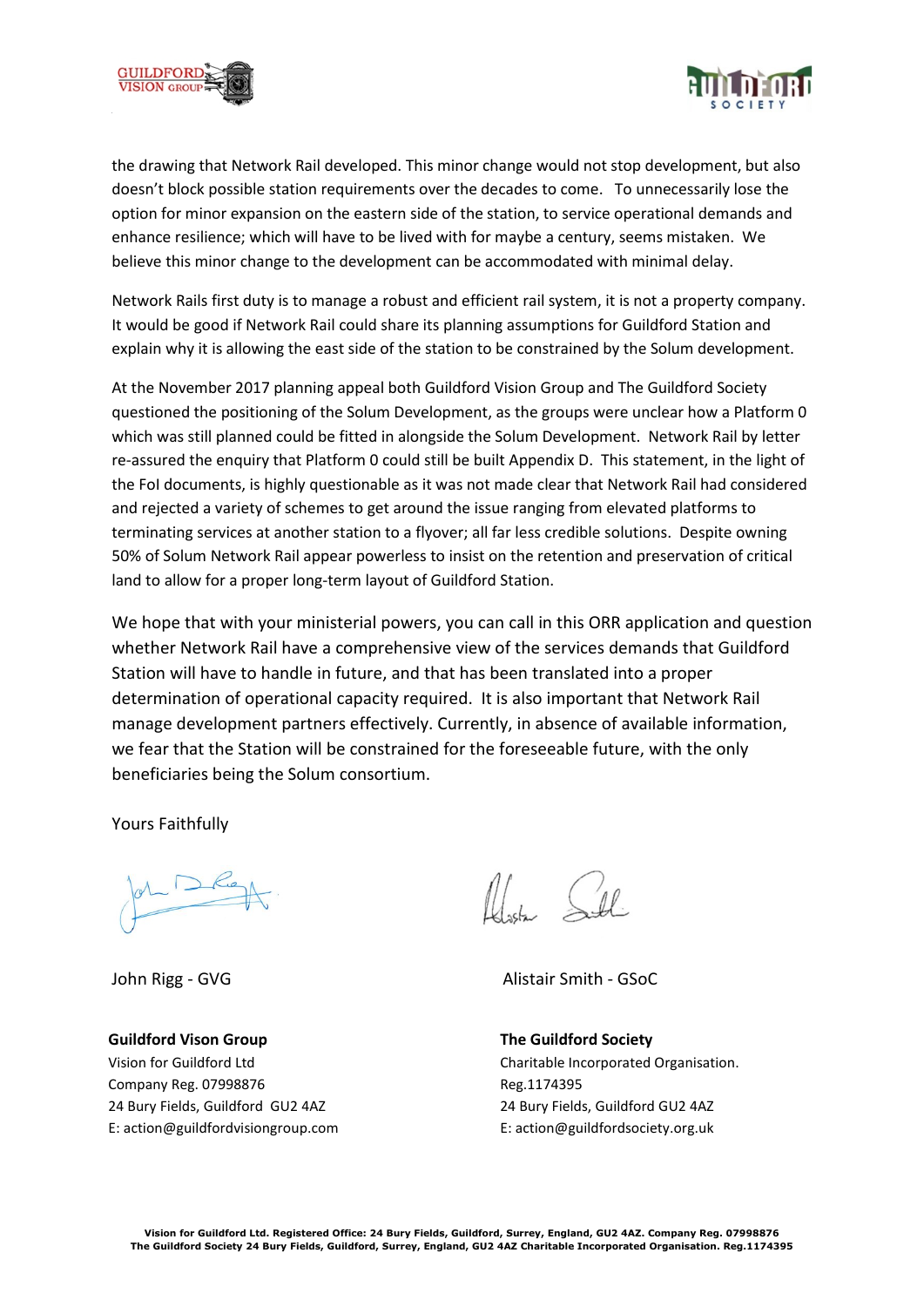



CC.

Anne Milton MP - Guildford

Andrew Jones Parliamentary Under Secretary of State for Transport Andrew Haines Chief Executive, Network Rail John Halsall Managing Director South East, Network Rail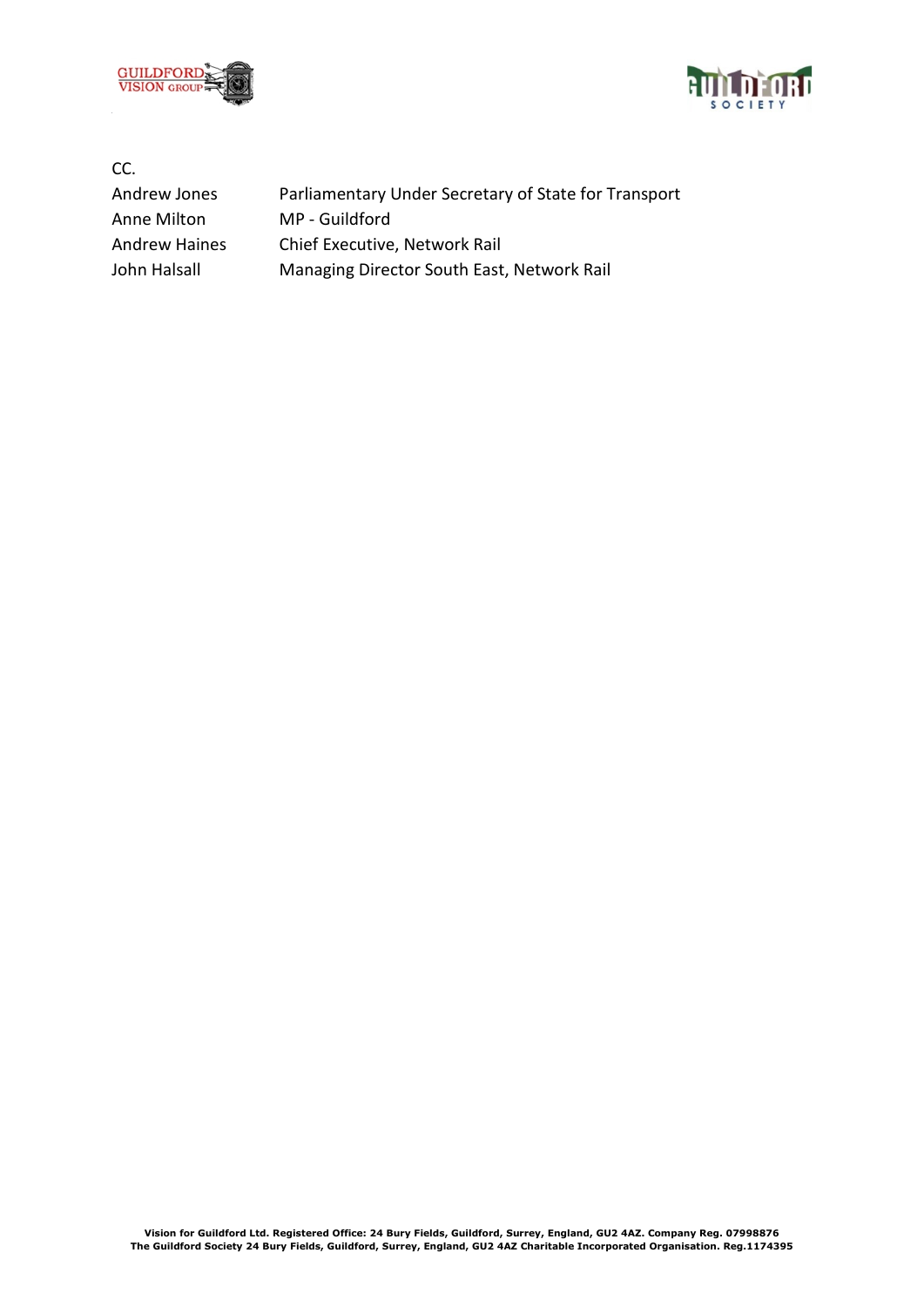



# **Appendix A**

### **Documents supplied under Freedom of Information Request.**

Wessex LTPP Route Study Guildford – Station Capacity Pre-GRIP Feasibility Report December 2014 Issue 2.0

Wessex LTPP Route Study Guildford – Station Capacity Pre-GRIP Feasibility Report - Addendum 29 November 2016 Issue 2.6 Addendum

Timetable Analysis Report Capability & Capacity Analysis – System Operator 29/05/2018

Supporting Station Plans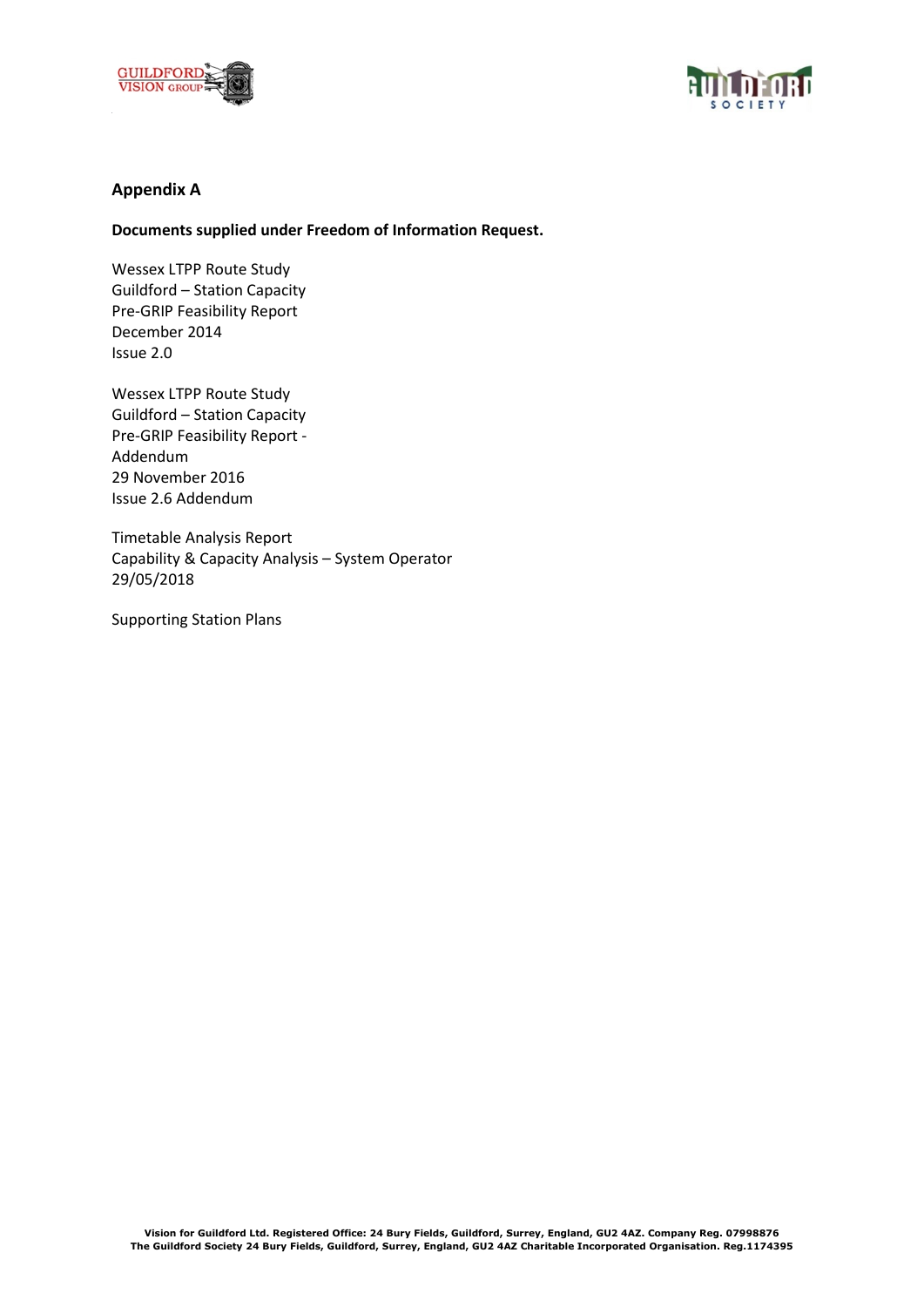

### **Appendix B**





**Infrastructure Projects** 

#### **5.2 Options Summary**

All works to the platforms will increase the platform areas covered by canopies which will be of a similar design to that of the existing platform canopies. All works to the footbridge and canopies<br>will cater for the future provision of overhead electrification by allowing sufficient clearances to be<br>will cater for the achieved above the running lines.

| <b>Option</b>      | <b>Outline</b>                                                             | <b>Land Take</b><br><b>Required</b> | <b>Key Advantages</b>                                                                     | <b>Key Disadvantages</b>                                                                          |
|--------------------|----------------------------------------------------------------------------|-------------------------------------|-------------------------------------------------------------------------------------------|---------------------------------------------------------------------------------------------------|
| <b>Option 1</b>    | New bay platform P0 to<br>East.                                            | 1050m <sup>2</sup>                  | Minimal land take:<br>minimal rail disruption;<br>potential increase in<br>benefit: cost. | Solum development incursion.<br>Impact and potential financial<br>impact to Solum & Network Rail. |
| <b>Option 1a</b>   | New bay platform P0 to<br>East with reduced width<br>on platforms P1 & P2. | 920m <sup>2</sup>                   | Reduced land take of<br>approximately 130m <sup>2</sup><br>relative to option 1.          | Works required to canopy,<br>platform and track slew.                                             |
| <b>Option 2</b>    | New island platform P0 to<br>East.                                         | 1800m <sup>2</sup>                  | Similar to above.                                                                         | Increased land take required.<br>May prevent or significantly<br>hinder Solum development.        |
| <b>Option 2a</b>   | As above with reduced<br>width on platforms P1 &<br>P <sub>2</sub>         | $1450m^2$                           | Reduced land take of<br>approximately 350m <sup>2</sup><br>relative to option 2.          | Works required to canopy,<br>platform and track slew.                                             |
| <b>Option 3</b>    | New platform P0 to West<br>& new viaduct.                                  | None                                | Opens up development<br>to the West; no impact on<br>Solum.                               | Relatively high cost to scheme<br>due to viaduct and ramp works;<br>loss of sidings.              |
| Option 4           | London Road terminus.                                                      | None                                | Avoids need to develop<br>Guildford Station.                                              | May not further ambitions for<br>Guildford to be an interchange<br>station.                       |
| <b>Option 5</b>    | Platform P2 extension &<br>new platform P0.                                | 300m <sup>2</sup>                   | Reduces land take<br>relative to other options.                                           | Unfeasible due to signal<br>sighting.                                                             |
| Option 6           | Elevated platform P0 in<br>stacked platform format.                        | Not<br>established                  | Innovative.                                                                               | Land take likely to be similar to<br>option 1; access issues, high<br>cost.                       |
| <b>Option 7.1</b>  | New side platform P0<br>with additional turnback.                          | 570m <sup>2</sup>                   | Land take less than<br>options 1, 2 & 6.                                                  | Large amount of track works.<br>Solum development incursion.                                      |
| Option 7.1A        | Reduced P1/P2 width                                                        | 470m <sup>2</sup>                   | Land take reduced                                                                         |                                                                                                   |
| Option 7.2         | New side platform P0<br>with additional turnback.                          | 570 <sub>m</sub> <sup>2</sup>       | Land take less than<br>options 1, 2, 6 & 7.1.                                             | Large amount of track works.<br>Solum development incursion.                                      |
| <b>Option 7.2A</b> | Reduced P1/P2 width                                                        | 470m <sup>2</sup>                   | Land take reduced<br>Table 2 - Ontion Summary                                             |                                                                                                   |

Guildford Station - Station Capacity - Addendum version 2.6 Network Rail Infrastructure Projects - Strictly Private and Confidential 29<sup>th</sup> November 2016 Page 25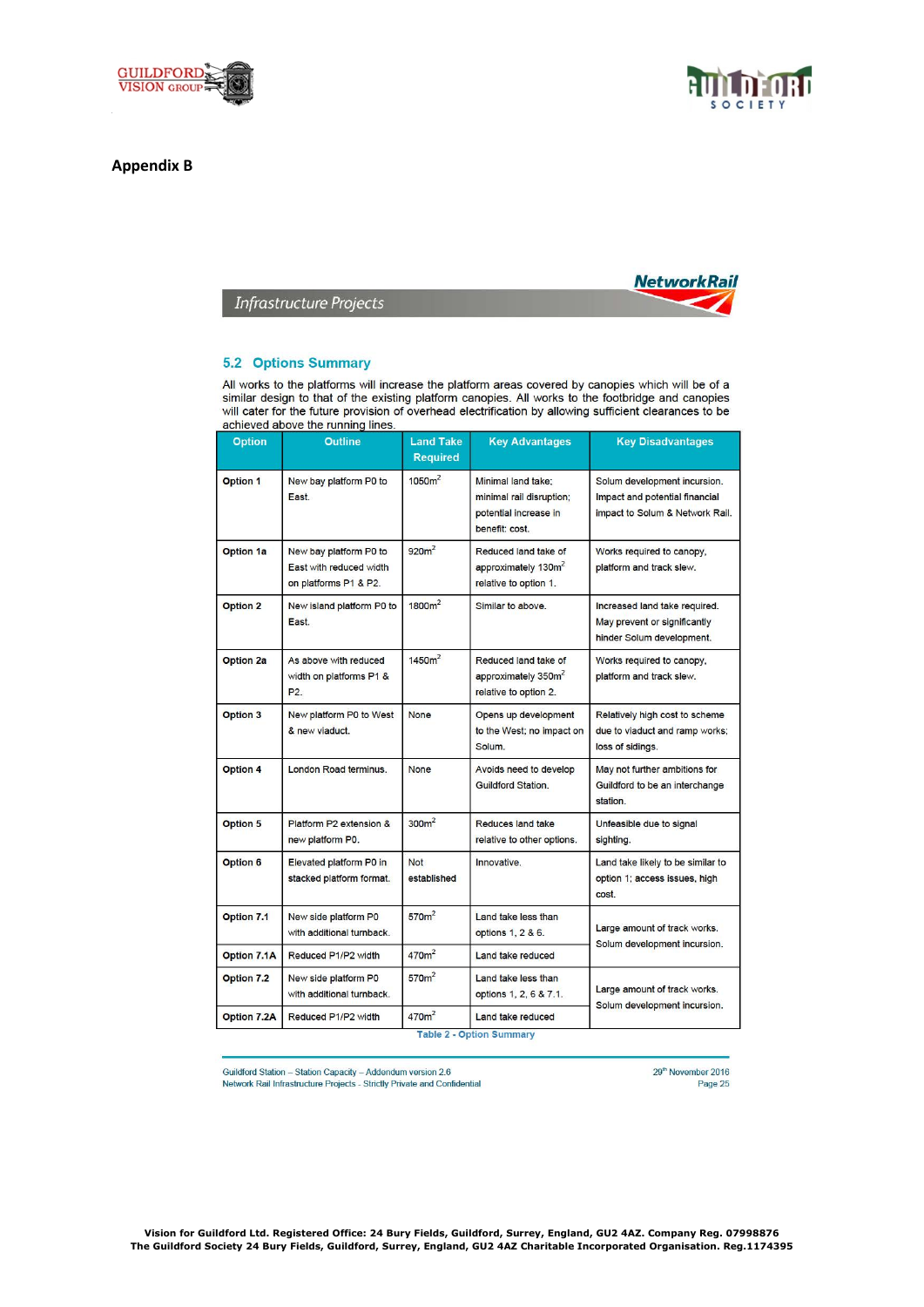



# **Appendix C**